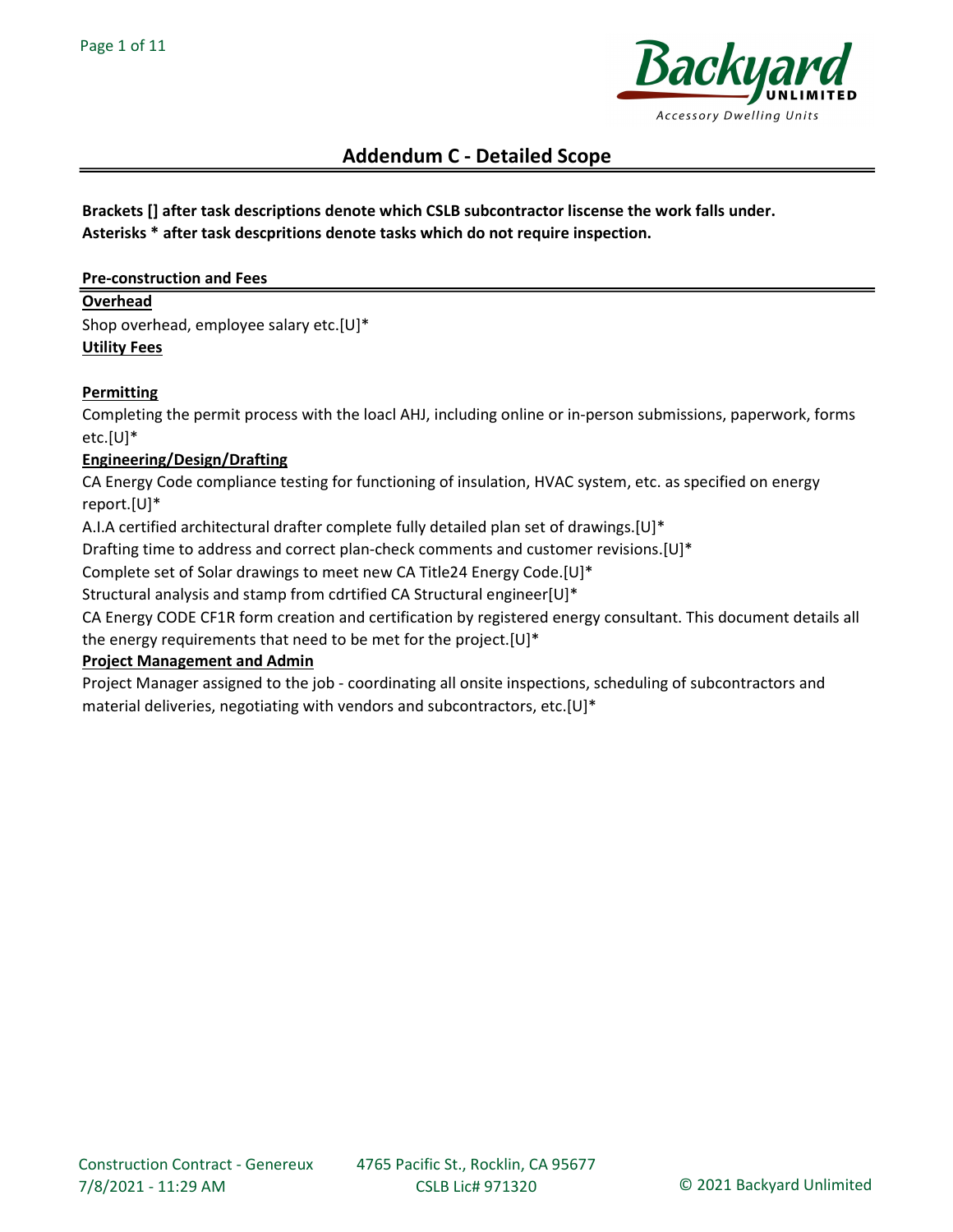

## Excavation

### Layout and 811

Foreman to visit site and mark out with white paint location to be excavated, including foundation and expected trenches for utilties. Foreman to call in to 811 for dig ticket.[C12]

#### Sediment Control

Lay straw and wattle bags around the permiter of the worksite to stop construction debris and chemicals from entering the storm drains.[C12]

#### Rough Grade

Grade foudation to level, ready to dig footers and place forms. (731 sqft)[C12]

## Soil Delivery and Hauling

Fill sand in utility trenches for settling of pipes, required by code. (731 sqft)[C12]

Remove all soil from site that has been unearthed due to excavation and grading. (731 sqft)[C12]

# Septic System

#### Footers and Trenching

18" Deep trench, standard for all waterm electrical, and gas lines (120 lft)[C12]

36" Deep trench, used for sewer lines, includes saw-cutting (160 lft)[C12]

Dig footers as specified on drawings. (731 sqft)[C12]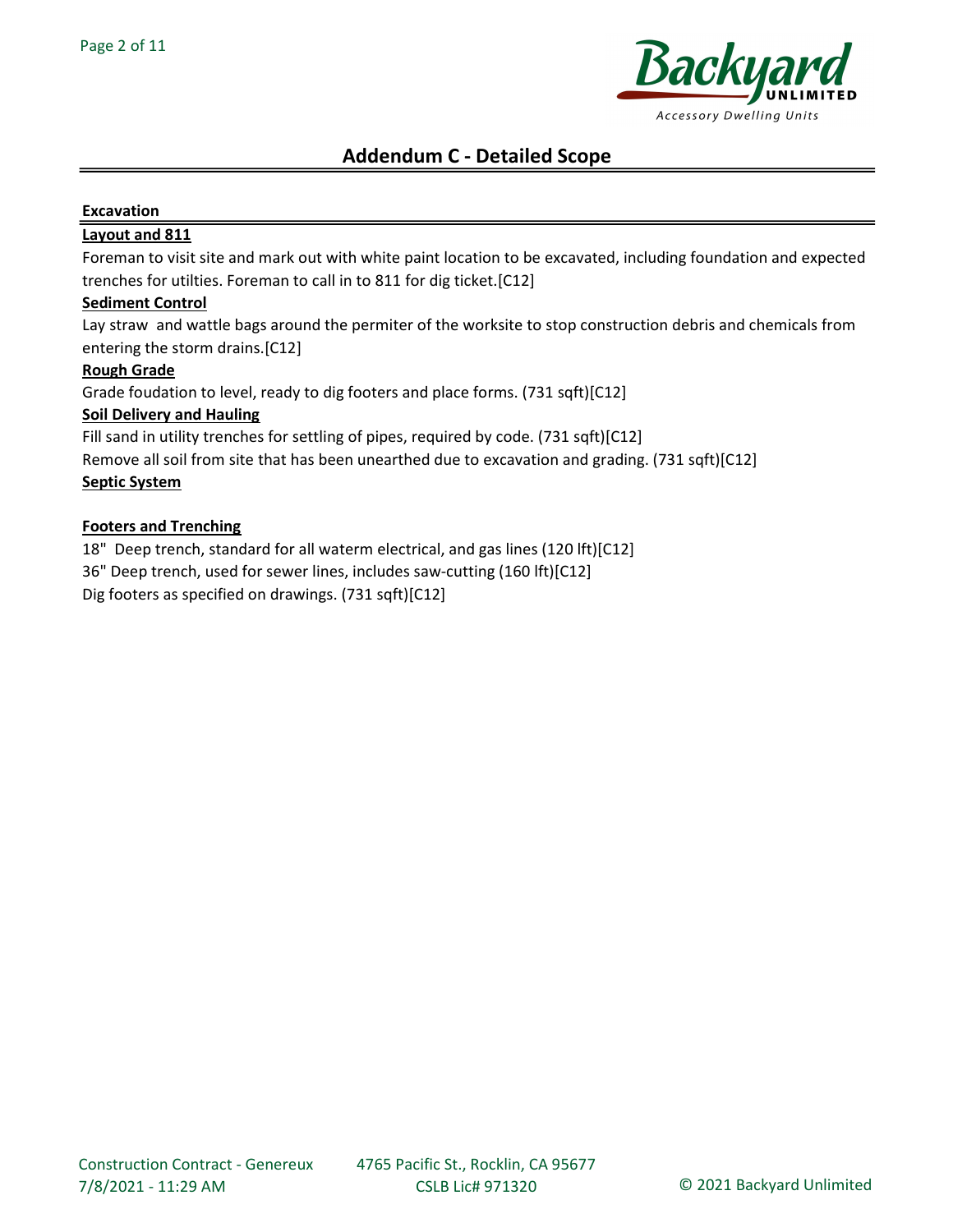

# Utility Connection

# Sewer Utility

Installation of a new clean-out plumbing fixture. (3 count)[C36]

Use plumbing snake to determine depth and location of existing sewer lateral.[C36]

Rough-in toilet flange into concrete form at locations shown on drawings. (1 count)[C36]

Rough-in tub/shower/sink drain at locations shown on drawings. (1 count)[C36]

Run 4" ABS to main lateral (160 lft)[C36]

Connect new sewer line from ADU to existing sewer lateral.[C36]

# **Water Utility**

Install exterior hose bib. (1 count)[C36]

1" PVC cold line from connection at house to ADU site. Will schedule 40 PVC rated for potable water. (160 lft)[C36]

Tie into the existing water line for the primary dwelling. This will utilize the same water meter.[C36] Stub up 3/4" copper line for entry into ADU. Will include main shutoff valve on riser.[C36]

# Gas Utility

# Electric Utility

Run 1-1/2" PVC pipe with new #1 wire for 125A panel. (120 lft)[C10]

Run 3/4" PVC pipe with pull-string. (120 lft)[C10]

Installation of new electrical panel, including termination of all breakers and grounding as needed.[C10]

New utility meter installed ahead of ADU electrical panel.[C10]

Install Uefer ground for new electrical panel.[C10]

# Drainage

Lay 4" corrugated drain line in 2' deep gravel trench as needed to meet drainage requirements. (160 lft)[U]\* Connect gutter downspouts to underground drainage onsite. (4 count)[U]\*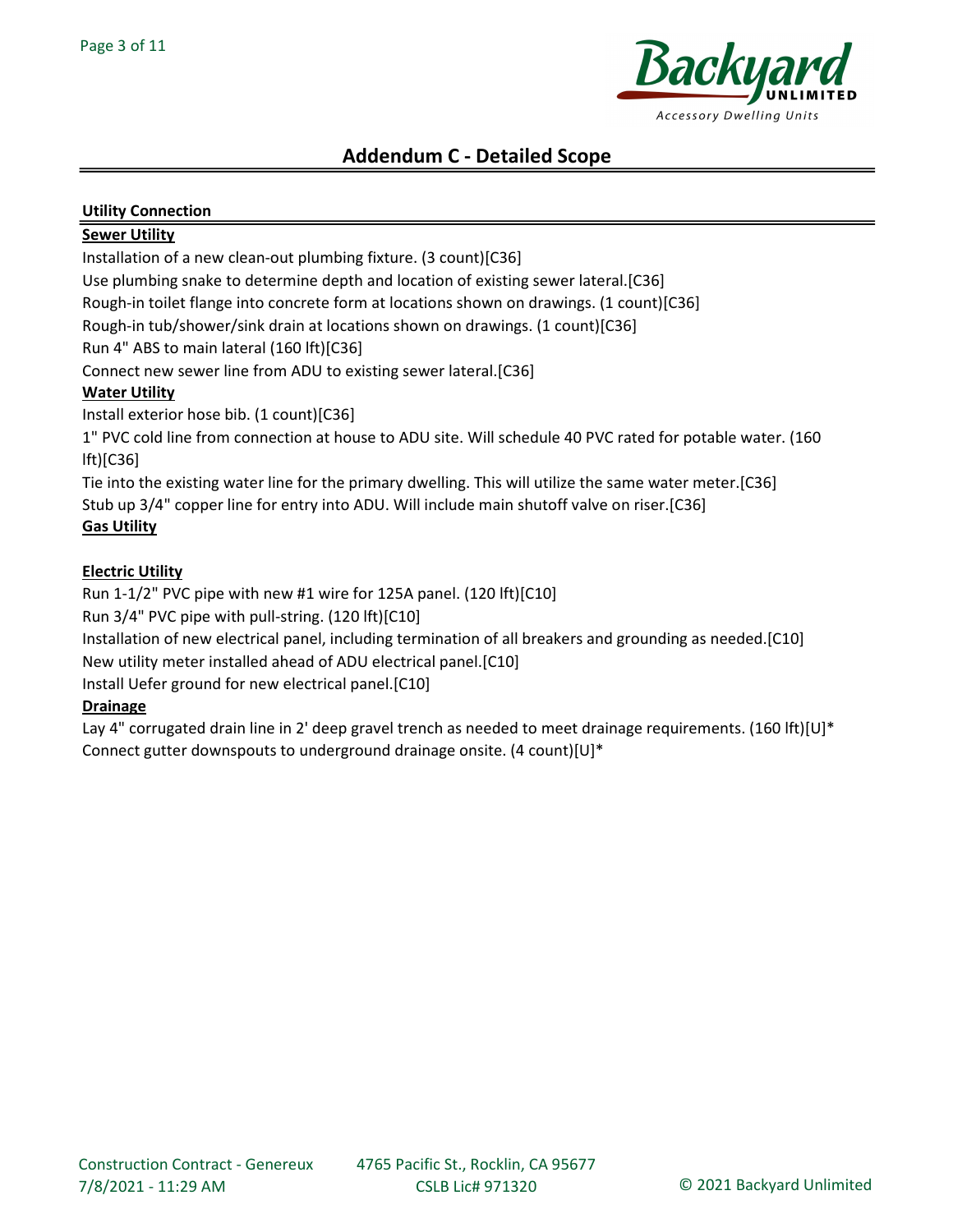

#### Rough Foundation

#### **Forms**

Create formwork and reinforcement for concrete slab foundation. (111 lft)[C8]

Create formwork and reinforcement for non-structural concrete. (27 sqft)[C8]

#### Rebar

Install all rebar as required by engineering for concrete slab foundation. (731 sqft)[C8]

#### Hardware

Set and install earthquake hold-down hardware as needed by CA code. (111 lft)[C8]

Set and install J-bolt anchors as needed. (111 lft)[C8]

#### Moisture Barrier

Set down moisture barrier below concrete slab foundation to prevent moisture penetration. (731 sqft)[C8]

#### Gravel

Fill concrete forms with gravel as needed by code. (731 sqft)[C8]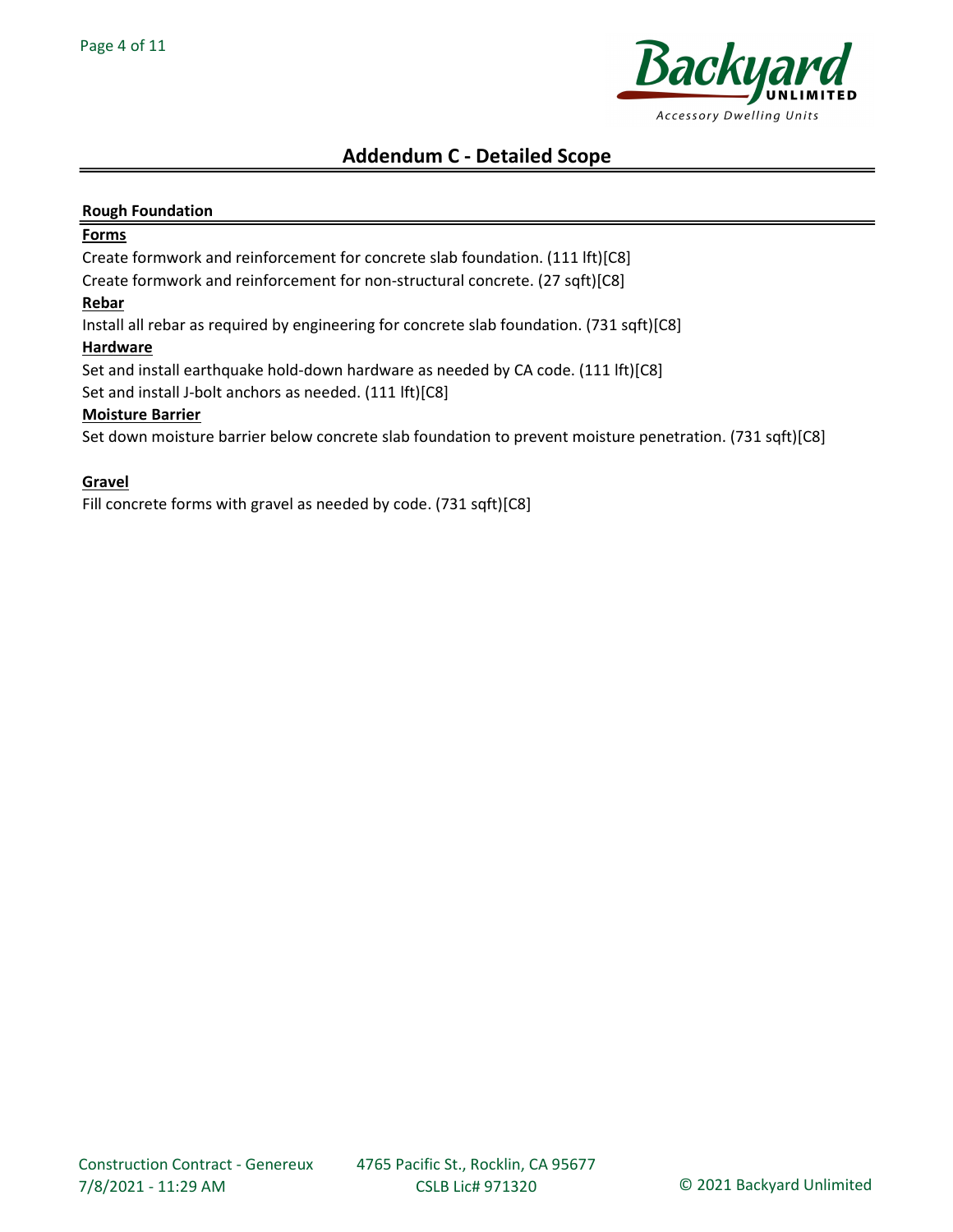

### Finish Foundation

#### **Concrete**

Pour and finish all porches, landings, etc., as shown on drawings. (27 sqft)[C8] Pour and finish main structural slab with a semi-smooth finish. (731 sqft)[C8]

#### Strip Forms

Remove all formwork after concrete has been poured. (111 lft)[C8]

#### Finish Grading

Final grading needed after foundation is done to match existing grade. (444 sqft)[C12]

### Backfill and Compaction

Backfill all utility trenches with sand or fill as specified by code. (600 lft)[C12]

Compact utility trenches after filling with sand/fill. (600 lft)[C12]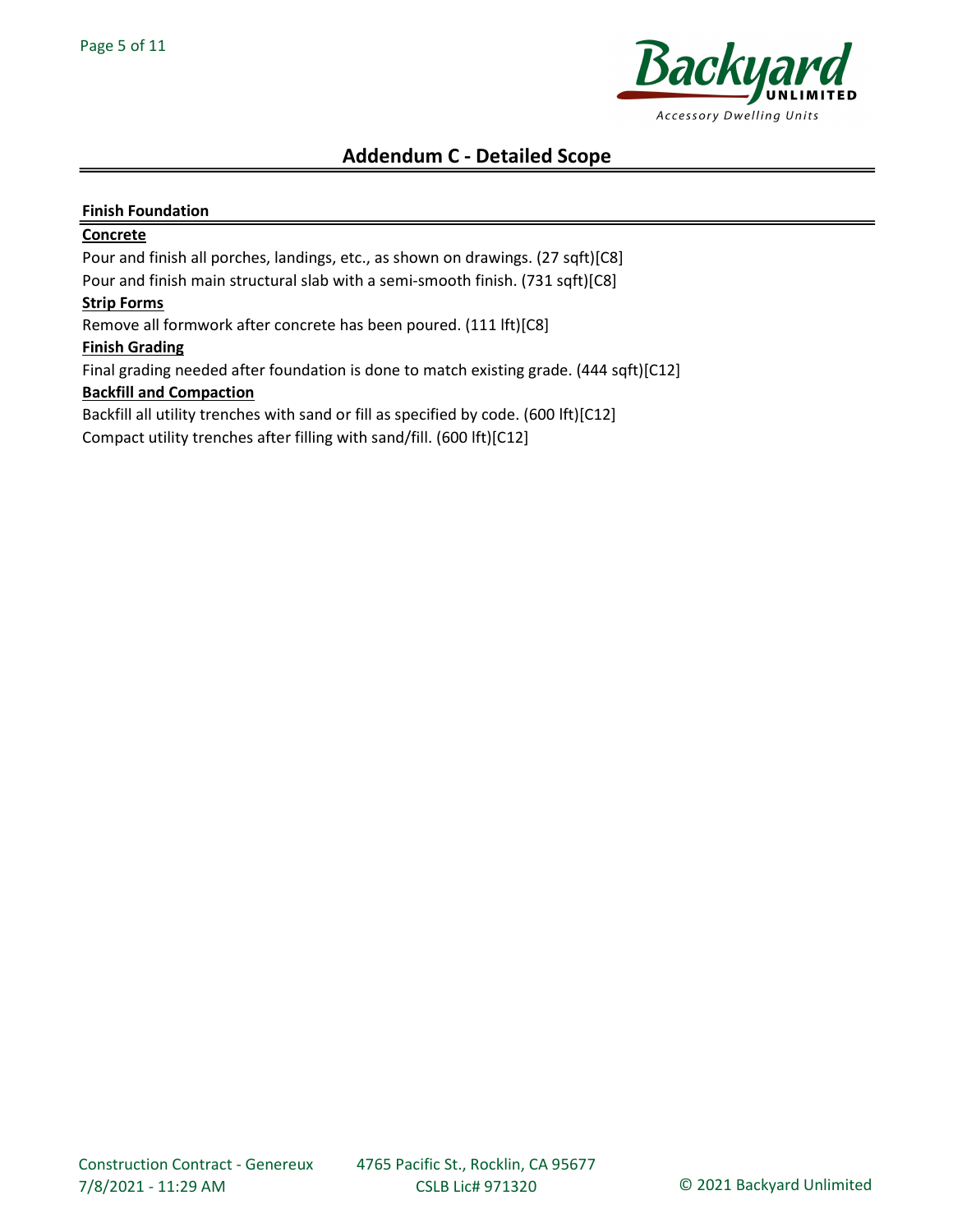

# Rough Shell Subfloor **Walls** Frame all interior walls with 2x4 studs, pressure treated sill plate. (60 lft)[C5] Frame all exterior walls with 2x6, including 1/2" OSB shear panels. (111 lft)[C5] Rafters and Trusses Porch overhang with pressure treated Yellow Pine T&G roof, supported by 5x5posts. T&G roof to be painted white. All other components to be White Vinyl where possible, or painted white. (35 sqft)[C5] Framing for a 5/12 roof pitch.[C5] Sheath all roof surfaces with 1/2" OSB or Smat-tech siding if specified. (839 sqft)[C5] Furnish and install web type trusses (839 sqft)[C5]

Dormers

**Stairs**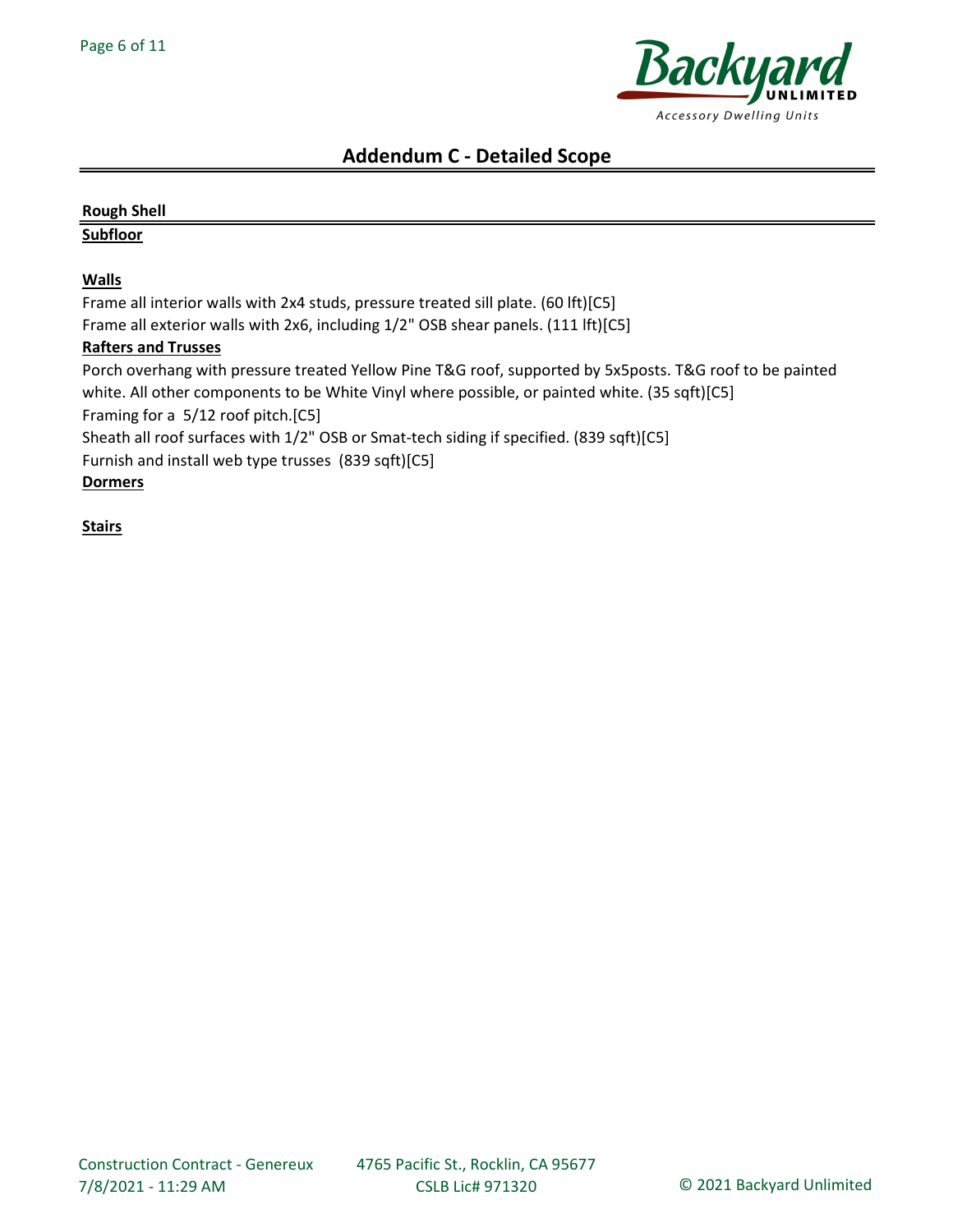

| <b>MEP &amp; Openings</b>                                                                                                                                                                                              |
|------------------------------------------------------------------------------------------------------------------------------------------------------------------------------------------------------------------------|
| <b>Electrical Rough-in</b>                                                                                                                                                                                             |
| 20/15A 120V Branch Circuit (11 count)[C10]                                                                                                                                                                             |
| 20A 240V (12/3 romex) HVAC Circuit (1 count)[C10]                                                                                                                                                                      |
| 30A 240V (10/3 romex) Circuit (2 count)[C10]                                                                                                                                                                           |
| 30A Plug (2 count)[C10]                                                                                                                                                                                                |
| 50A 240V (6/3 romex) Range Circuit (1 count)[C10]                                                                                                                                                                      |
| 50A Plug for Range (1 count)[C10]                                                                                                                                                                                      |
| Rough-in for a 4-6" can light. LED style puck. (14 count)[C10]                                                                                                                                                         |
| Disconnect electrical box used so that exuipment technicians can safely turn off power to equipment before<br>working on it. (2 count)[C10]                                                                            |
| Exterior mounted duplex GFCI receptacle with in-use cover. (5 count)[C10]                                                                                                                                              |
| Duplex receptacle rated for use near water. Used in bathrooms, kitchens, and other wet locations. (12<br>count)[C10]                                                                                                   |
| Standard duplex receptacle, tamper proof per code. (9 count)[C10]                                                                                                                                                      |
| Electrical box ready to mount a light or ceiling fan to. (8 count)[C10]                                                                                                                                                |
| Exterior mounted electrical box ready to mount an exterior light to. (3 count)[C10]<br><u>Solar</u>                                                                                                                    |
| <b>Plumbing Rough-in</b><br>Plumbing rough-in for cold line to a toilet with PEX-A piping. (1 count)[C36]                                                                                                              |
| Plumbing rough-in for hot and cold lines to a sink with PEX-A piping. (2 count)[C36]<br>Plumbing rough-in for a tub/shower drain using ABS 1.5" pipe. P-trap included in slab/crawlspace. (1 count)[C36]               |
| Plumbing rough-in for a sink drain using ABS 1.5" pipe. (2 count)[C36]                                                                                                                                                 |
| Plumbing rough-in for vent with ABS as needed by plumbing fixture. (1 count)[C36]<br>Plumbing rough-in for a washer/dryer box. Includes recessed wall box, hot and cold water connection, and drain.<br>(1 count)[C36] |
| Plumbing rough-in for a water register for fridge/dishwasher etc. (1 count)[C36]                                                                                                                                       |
| <b>Mechanical Rough-in</b>                                                                                                                                                                                             |
| Ducting required for bathroom vent - to serve as Indoor Air Quality fan. (1 count)[C20]<br>Laundry vent for dryer. (1 count)[C20]                                                                                      |
| Condensate, electrical and refrigerant lines for each indoor split unit. (3 count)[C20]                                                                                                                                |
| Ducting required for kitchen range hood.[C20]                                                                                                                                                                          |
| <b>Openings</b>                                                                                                                                                                                                        |
| Double Prehung interior door. (1 count)[C5]                                                                                                                                                                            |
| Exterior 36" fiberglass entry door with glass included. (3 count)[C5]                                                                                                                                                  |
| Interior door w/ frame. (4 count)[C5]                                                                                                                                                                                  |
| Exterior Window Trim in matching material. (4 Count)[C6]                                                                                                                                                               |
| Windows installed and flashed. Window size/style per product details. (4 count)[C5]                                                                                                                                    |
|                                                                                                                                                                                                                        |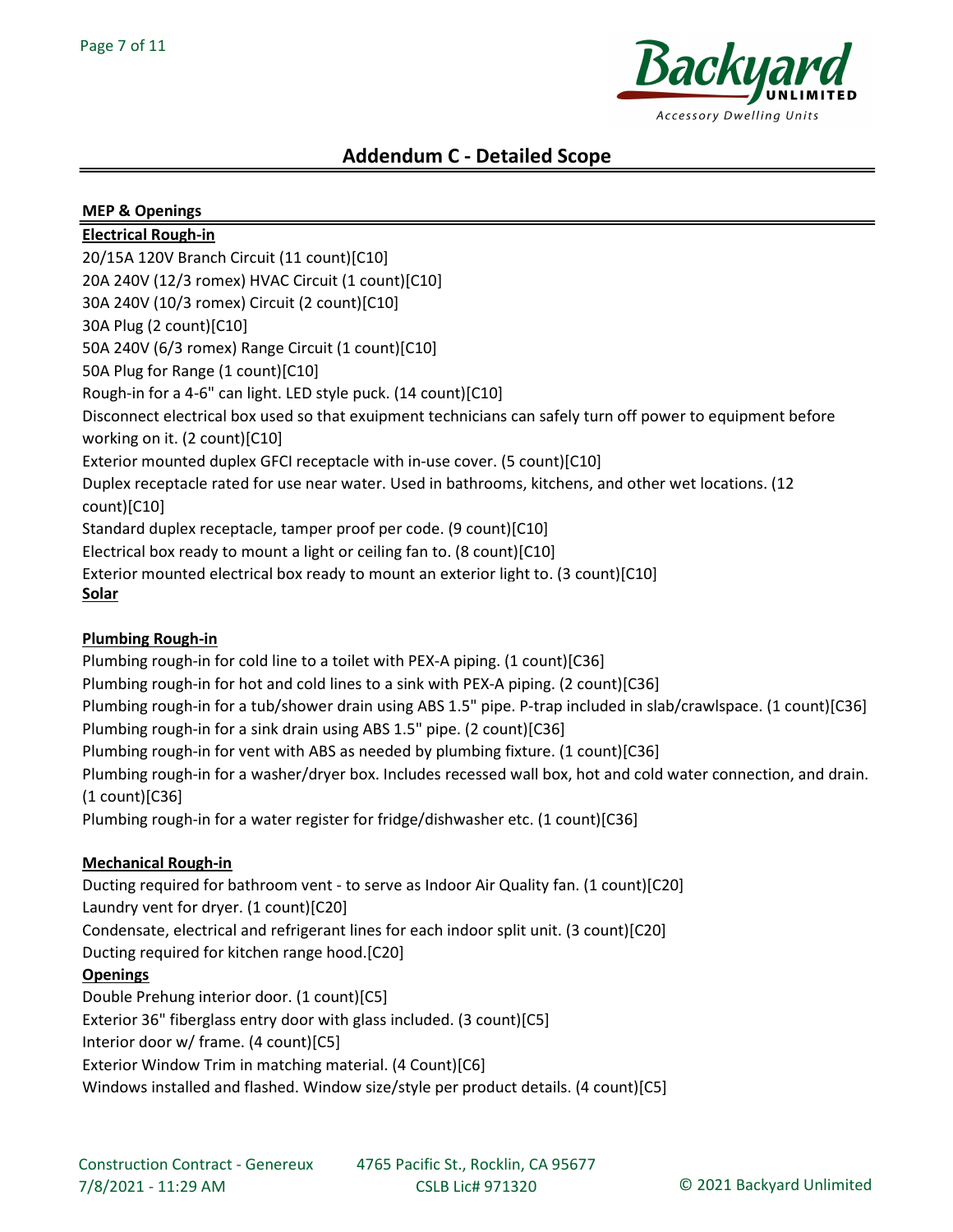

| <b>Exterior Finish</b>                                                                                          |
|-----------------------------------------------------------------------------------------------------------------|
| Roofing                                                                                                         |
| #30 Felt Paper Roofing Underlayment (839 sqft)[C39]                                                             |
| Smart-tech style 1x_facia board around the exterior of the roof. (111 lft)[C39]                                 |
| Timberline GAF brand 30-year architectural asphalt shingles. (839 sqft)[C39]                                    |
| Install downspout tube from gutter to drainage below. (4 count)[C39]                                            |
| Install metal gutters eve side of the roof. To be painted white. (68 lft)[C39]                                  |
| 2" Metal drip edge around exterior of roof. (111 lft)[C39]                                                      |
| Vent pipe flashing on all penetrations in the roof. (2 count)[C39]                                              |
| Siding                                                                                                          |
| 1x4 Corner trim in matching material (6 count)[C5]                                                              |
| Enclosed soffit smart-tech material, vented to code. (111 lft)[C5]                                              |
| Vapor Barrier (Tyvek or similar). Moisture barrier helps stop moisture intrusion into the house. (999 sqft)[C5] |
| 7" reveal LP SmartSide engineered wood lap siding. (999 sqft)[C5]                                               |

# Exterior Paint

Body paint on all siding - Acrylic Latex exterior paint. (999 sqft)[C33]\* Trim paint on all facia and trim boards - Acrylic Latex exterior paint. (111 lft)[C33]\*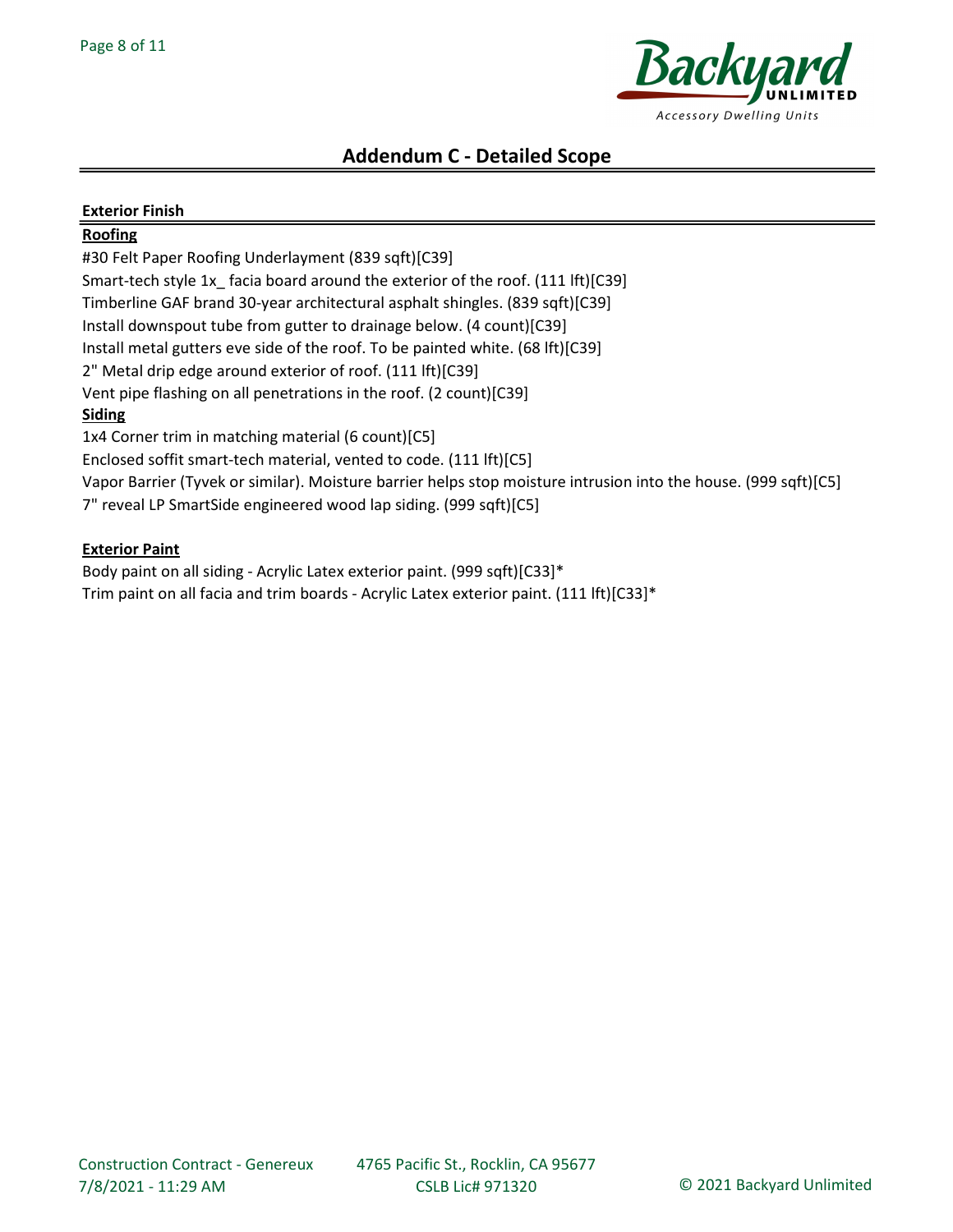

## Interior Finish

## Insulation

Attic Insulation (R-38 Fiberglass) (731 sqft)[C2]

Exterior Wall Insulation (R-19 Fiberglass) (999 sqft)[C2]

Roof Deck insulation, installed directly under roof sheathing. Fiberglass batt type. (839 sqft)[C2]

# Drywall

Sheetrock Hanging (1848 sqft)[C9] Sheetrock Taping (1848 sqft)[C9]\*

Sheetrock Texture Finish (1848 sqft)[C9]\*

# Interior Paint

Caulking of all window and door trim using Acrylic Latex Caulk. (12 count)[C33]\*

Ceiling Paint (Interior) (731 sqft)[C33]\*

Trim/Moulding Paint (Interior) (231 lft)[C33]\*

Wall Paint (Interior) (1848 sqft)[C33]\*

# Flooring

Vinyl Plank Flooring (731 sqft)[C15]\*

# **Finish Carpentry**

Baseboard Trim throughtout interior. (231 lft)[C6]\*

Interior Door Casing on all interior doors. (8 count)[C6]\*

# Cabinets and Countertops

Install athroom vanity, size as indiacted on quote. (1 count)[C6]\*

Install Kitchen Lower Cabinets (22 lft)[C6]\*

Install Kitchen Upper Cabinets (22 lft)[C6]\*

# Tile and Bath Surrounds

30"x60" Bathtub and fiberglass surround. (1 count)[C36]

# Plumbing Fixtures

Furnish and install bathroom sink faucet(s). (1 count)[C36]

Install a bathroom sink to connect to water and drain lines. Install drain with plumbers' putty if required.

Includes nesecary p-traps and accessories as needed. (1 count)[C36]

Furnish and install kitchen sink faucet(s).[C36]

Install a kitchen sink to connect to water and drain lines. Install drain using plumbers' putty if needed. Includes nesecary p-traps and accessories as needed.[C36]

Installation of bath or shower valve including temperature regualtor, faucets, and drains. (1 count)[C36] Installation of standard toilet with wax ring and all ther nessecary accessories needed to make usable. (1 count)[C36]

Trim out water register (1 count)[C36]

# Electric Fixtures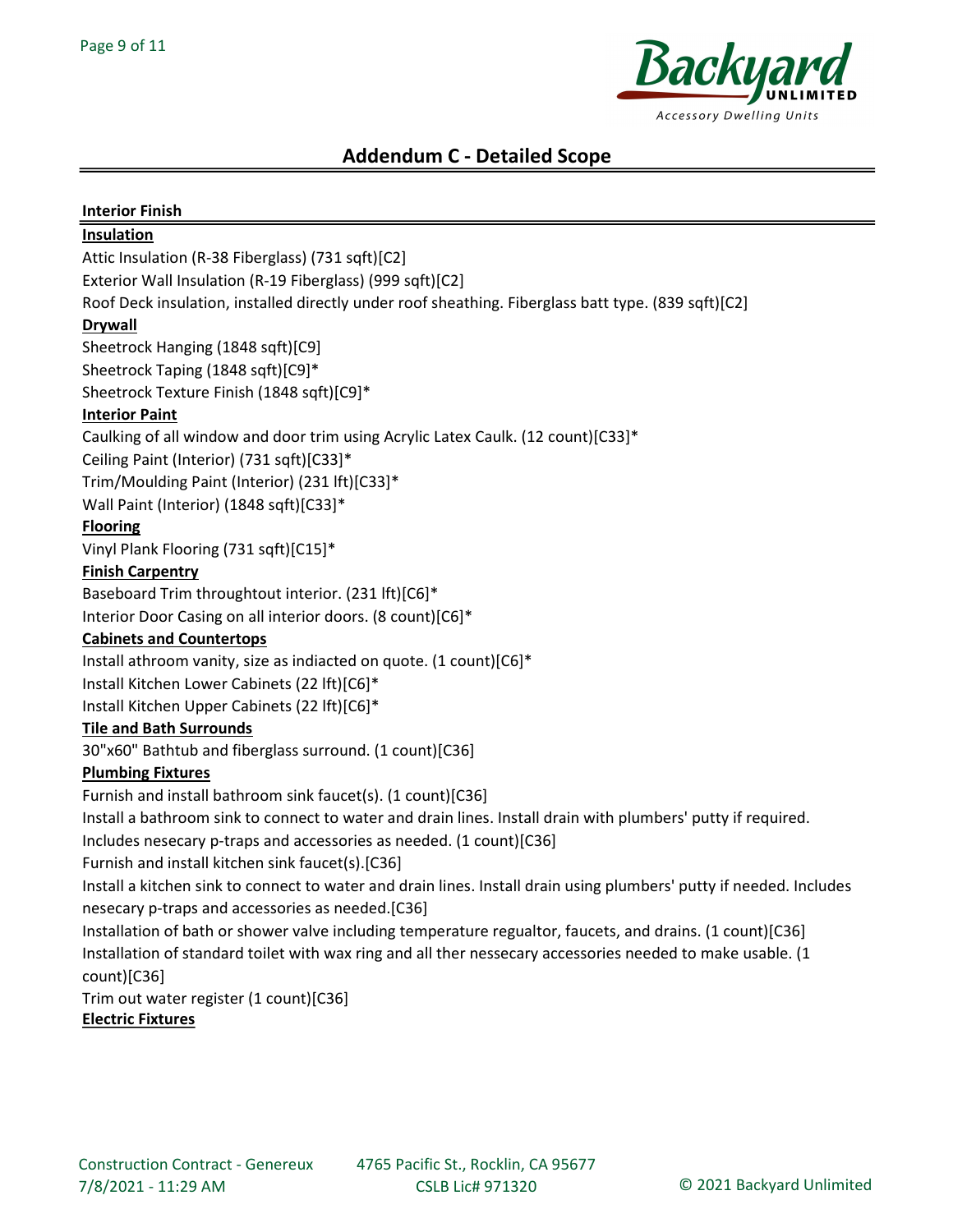

Bath Vent fan with rated CFM for indoor air quality as required by code. (1 count)[C10] Install LED trim for can light fixture. Includes purchse of light. (14 count)[C10] CO Alarm (Wired) (1 count)[C10] Install sconce, ceiling fan, or other surface mount type light. Includes light materials. (11 count)[C10] Wired Smoke Detector, installed in each bedroom and hallway, and all other locations as required by code. (2 count)[C10] Trim Plates (Standard) (38 count)[C10]\* Finish Hardware Install doorknobs and door stops. (8 count)[C6]\* Install Mirror per client specs.[C6]\* Install toilet paper holder in bathroom. (1 count)[C6]\* Install towel bar in bathroom. (1 count)[C6]\* **Appliances** Fujitsu Halycon 24k BTU multi-zone exterior heat exchanger.[C20] Fujitsu Halycon 7k BTU wall mount mini-split. (3 count)[C20] Furnish and Install code compliant range hood.[C20] Furnish and install a tank type water heater and connect to existin hot and cold water rough-in. Includes strapping needed by code.[C36]